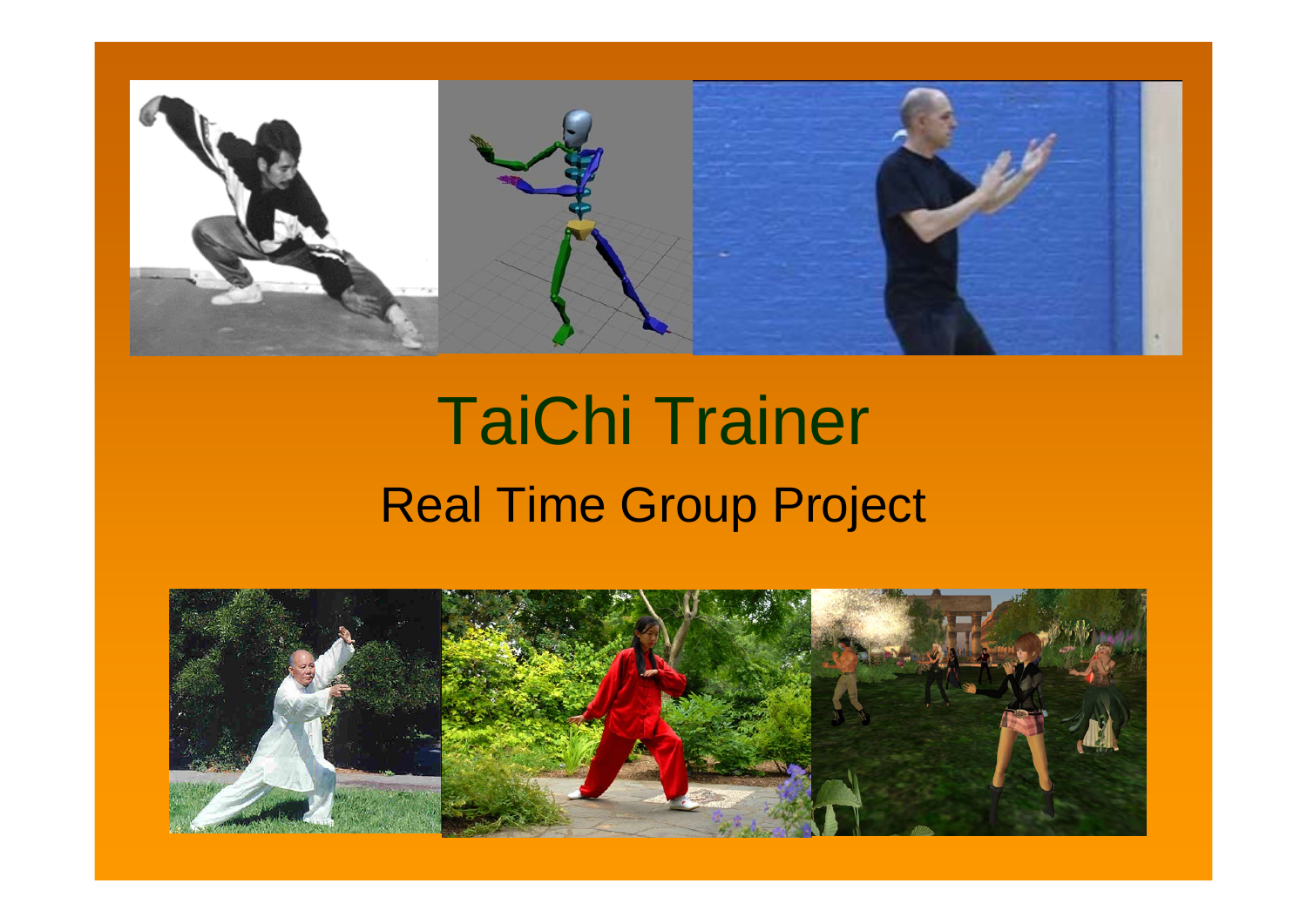### Build on and extend last year's work

- Three teams worked on this last year
- All three deliverables were incomplete in some way
- You will need to build your own technology and further fine tune the motion capture animation, which has already all been cleaned up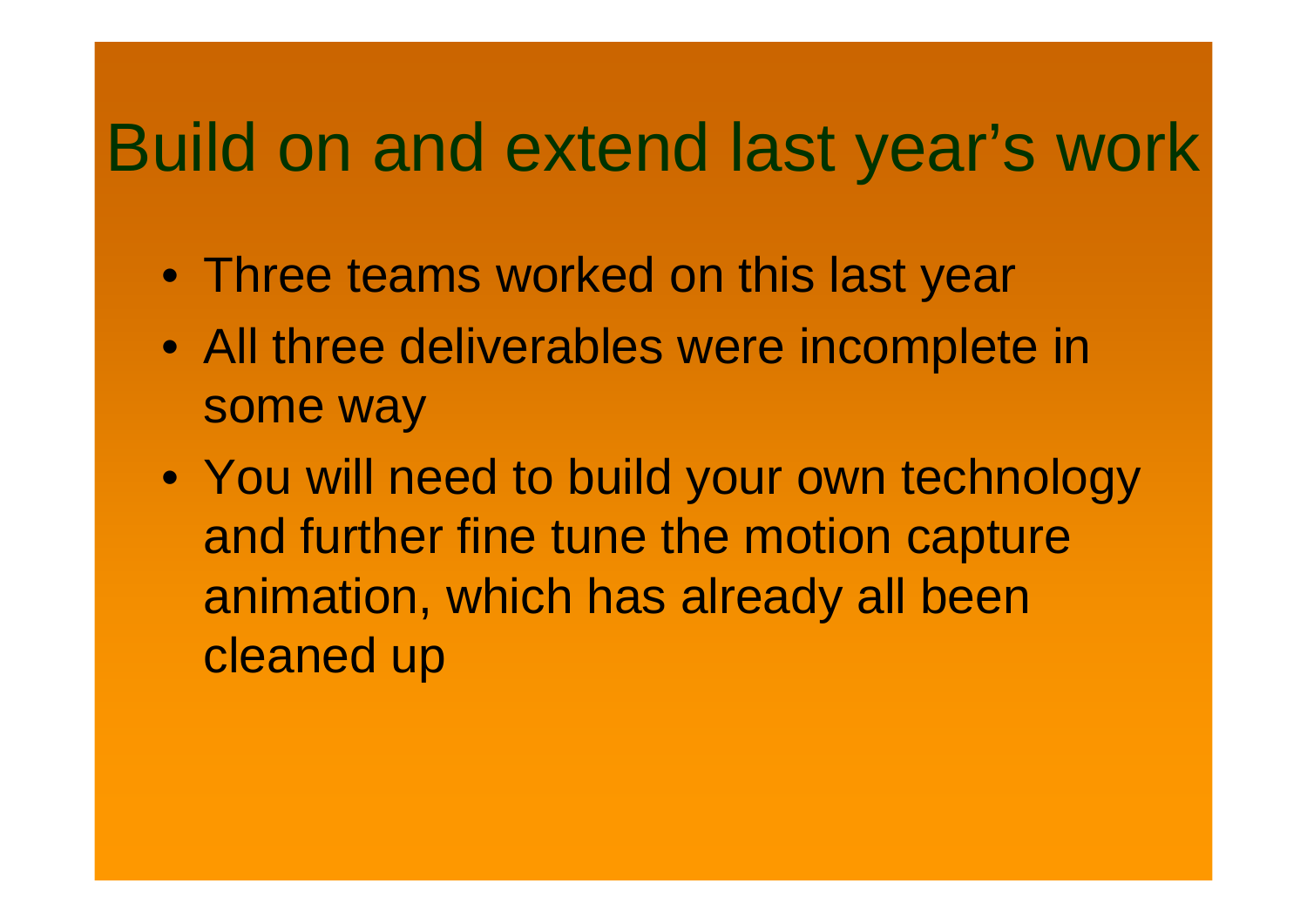### Last year group 2



• Met most requirements, though only small section of animation used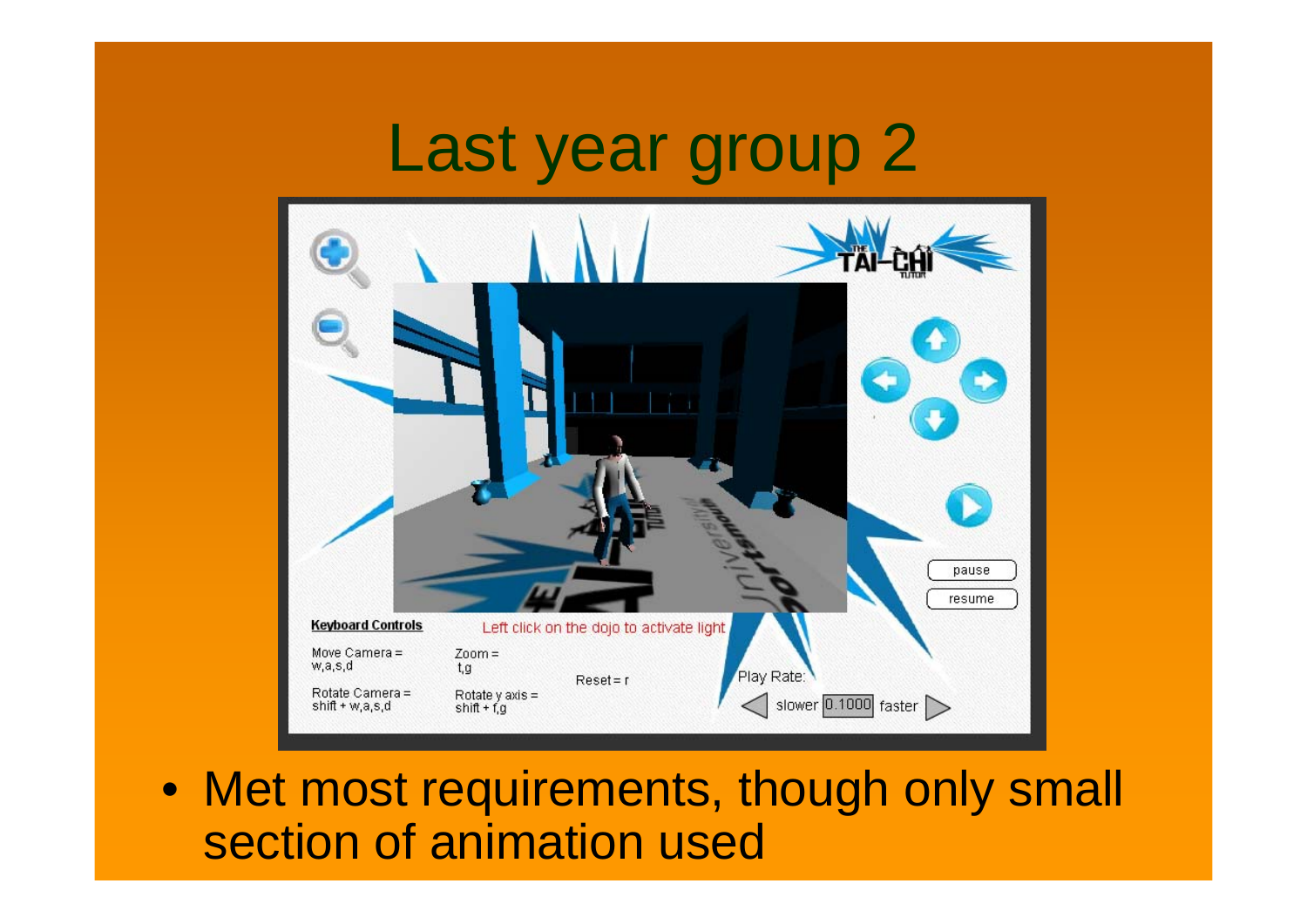### Last year group 12



• Limited success – no character in environment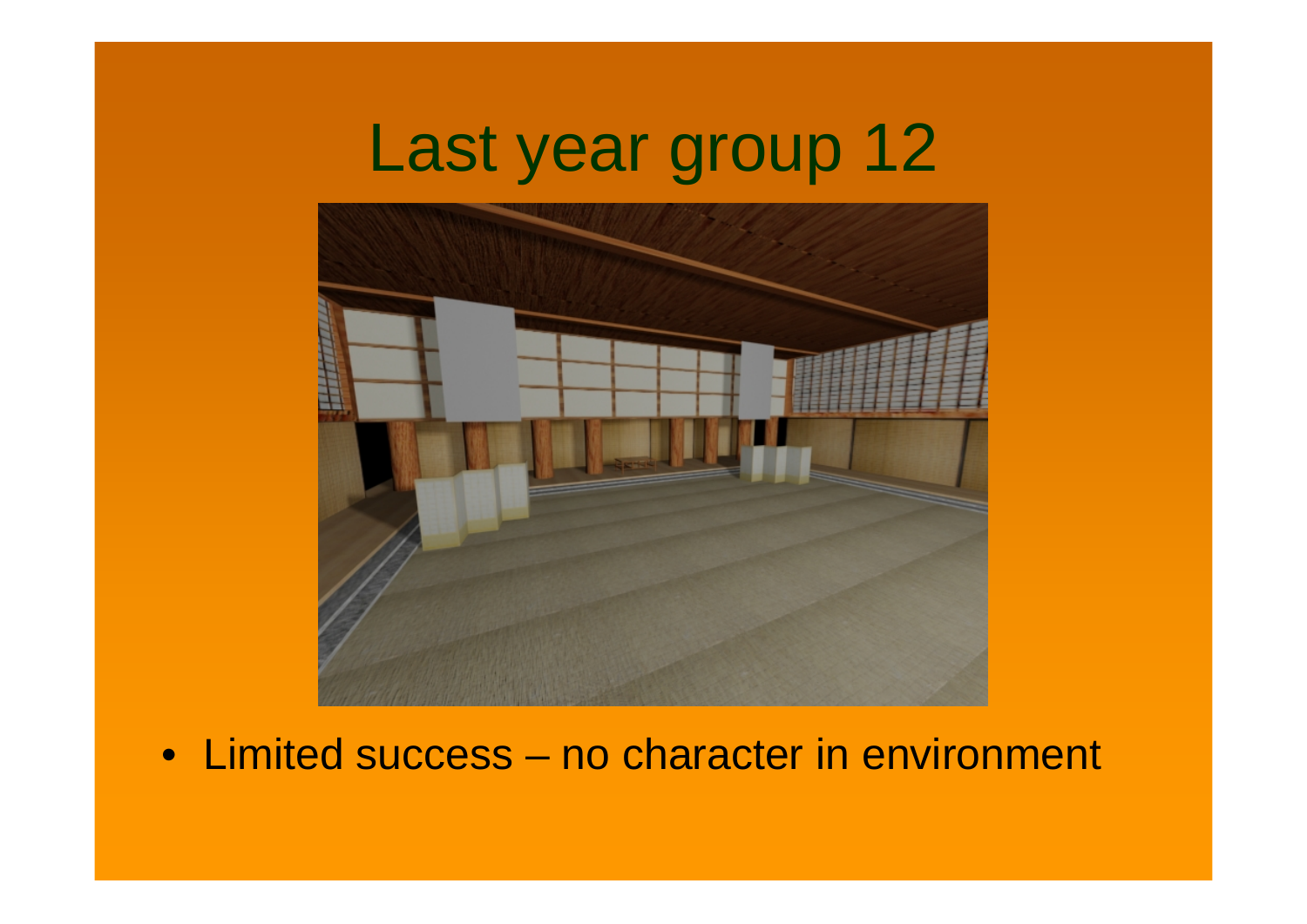### Last year group 8



- $\bullet$ Fulfilled most requirements – the best one!
- •However, 50Mb download so not of practical use
- $\bullet$ No deployable final product supplied
- $\bullet$ Needed more work on functionality, look and feel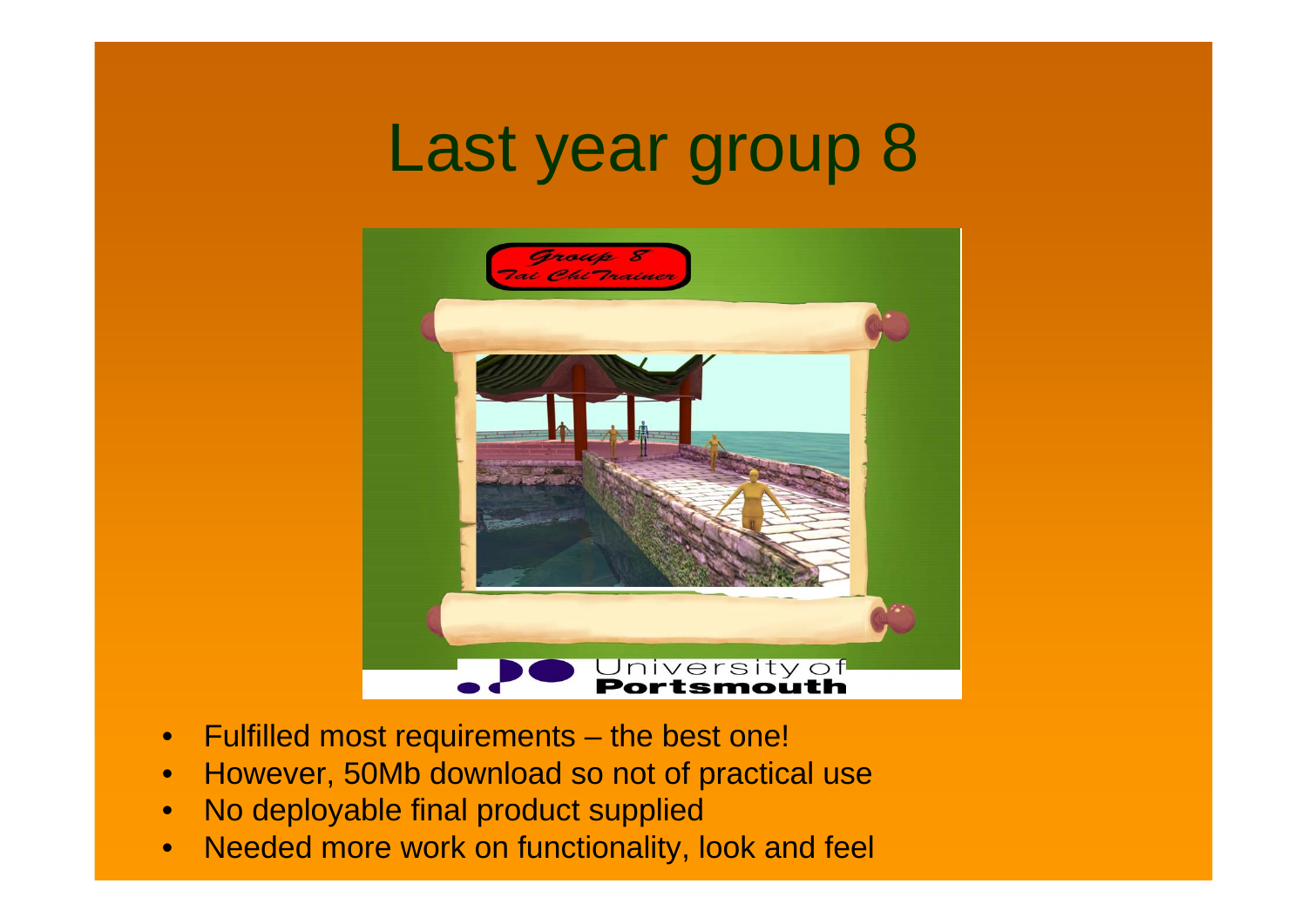# The project

- Create a 3D computer generated photo real character that performs the tai chi chuan short form (both to the left and to the right) in real time using motion capture data.
- Display the finished animation in real time in a web page/downloadable program with controls that allow the viewer to change the view.
- Note that this is exacting animation with many small nuances that need to be added.
- Note that the technology chosen must be suitable for reaching a mass audience.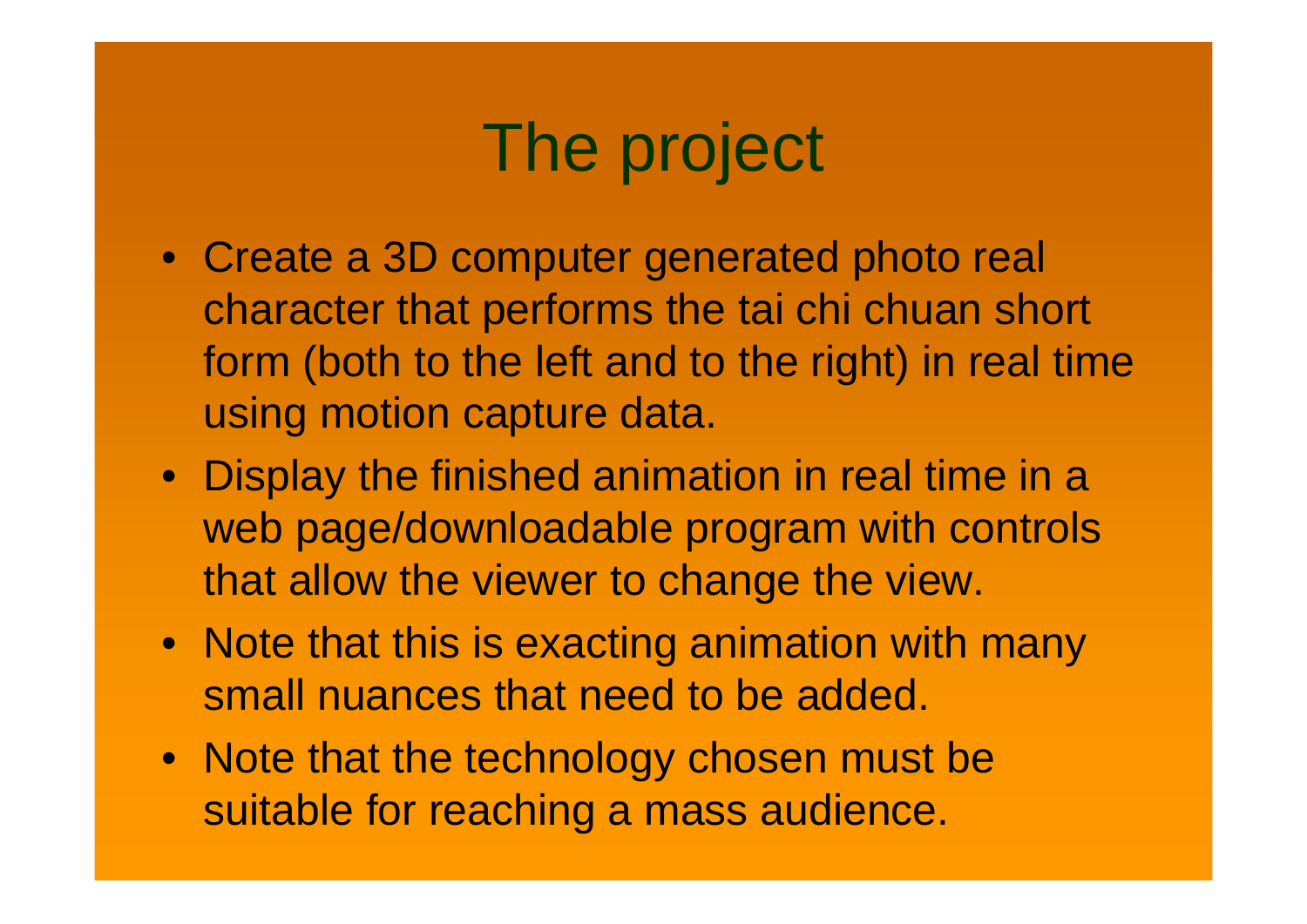# The project

- This project relates to programs like Wii Fit and computer fitness training aids.
- A future version of this might include a live webcam feed:
	- As the user works their way through the tai chi form they are able to pause the 3D model and also compare their movements as displayed in the window with the movements of the computer generated character.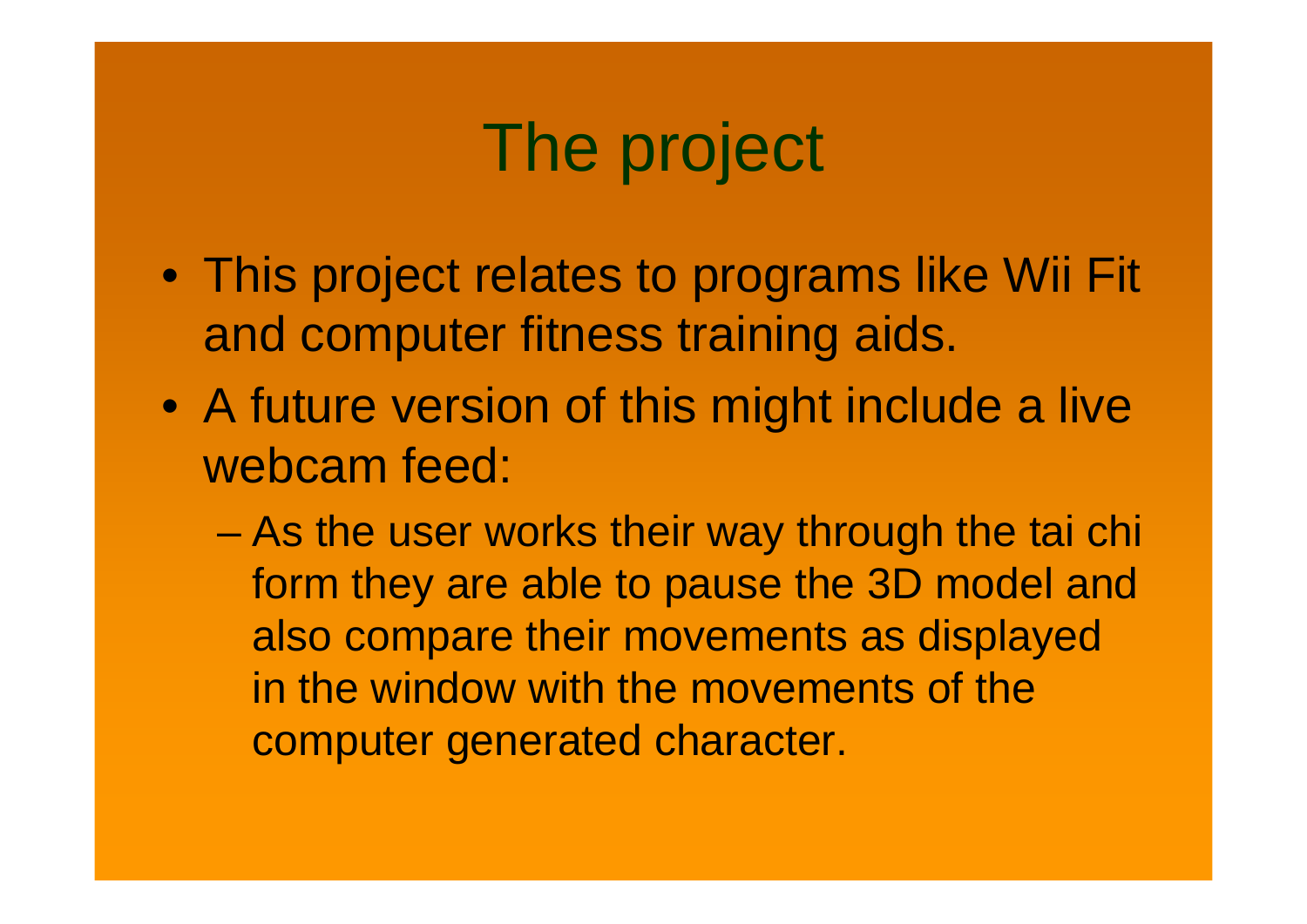#### Future uses

- The TaiChi project is intended to provide a high quality proof of concept artefact that might be used to secure future funding.
- A successful RTGROP team might be interested in pursing this further.
- An iPhone version might be attractive?
- A version for deploying on Xbox 360?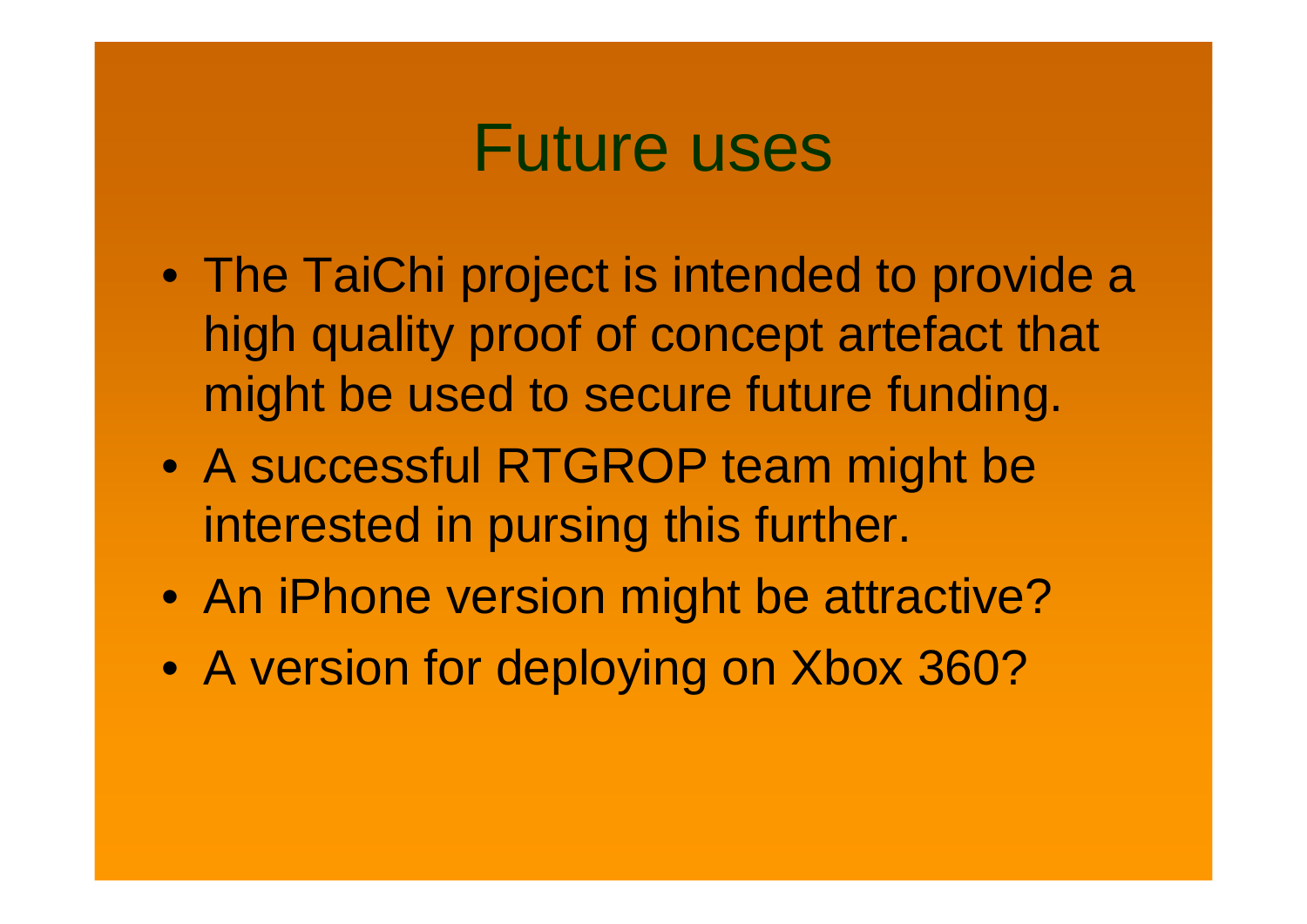# Requirements - essential

- Photo real 3D male and female characters for animating. Note that poseable hands are required.
- Suitable photo real environment (dojo?) for the character.
- Fine tune the animations. Could capture it all again using new motion capture cameras?
- Choose an appropriate real time 3D display technology (web page/program) – to be negotiated with client.
- Supply display controls: rotate (left/right and up/down) around the character, zoom in and out, pause. Also control the speed of the animation (faster/slower).
- Display the University of Portsmouth logo and 'School of Creative Technologies' in the 3D environment.
- Supply all assets on a disk (characters, models and 3D environments, motion capture data, 3D software and web pages) with full instructions of how to deploy the real time interactive 3D animation.
- Supply a video of the completed animation.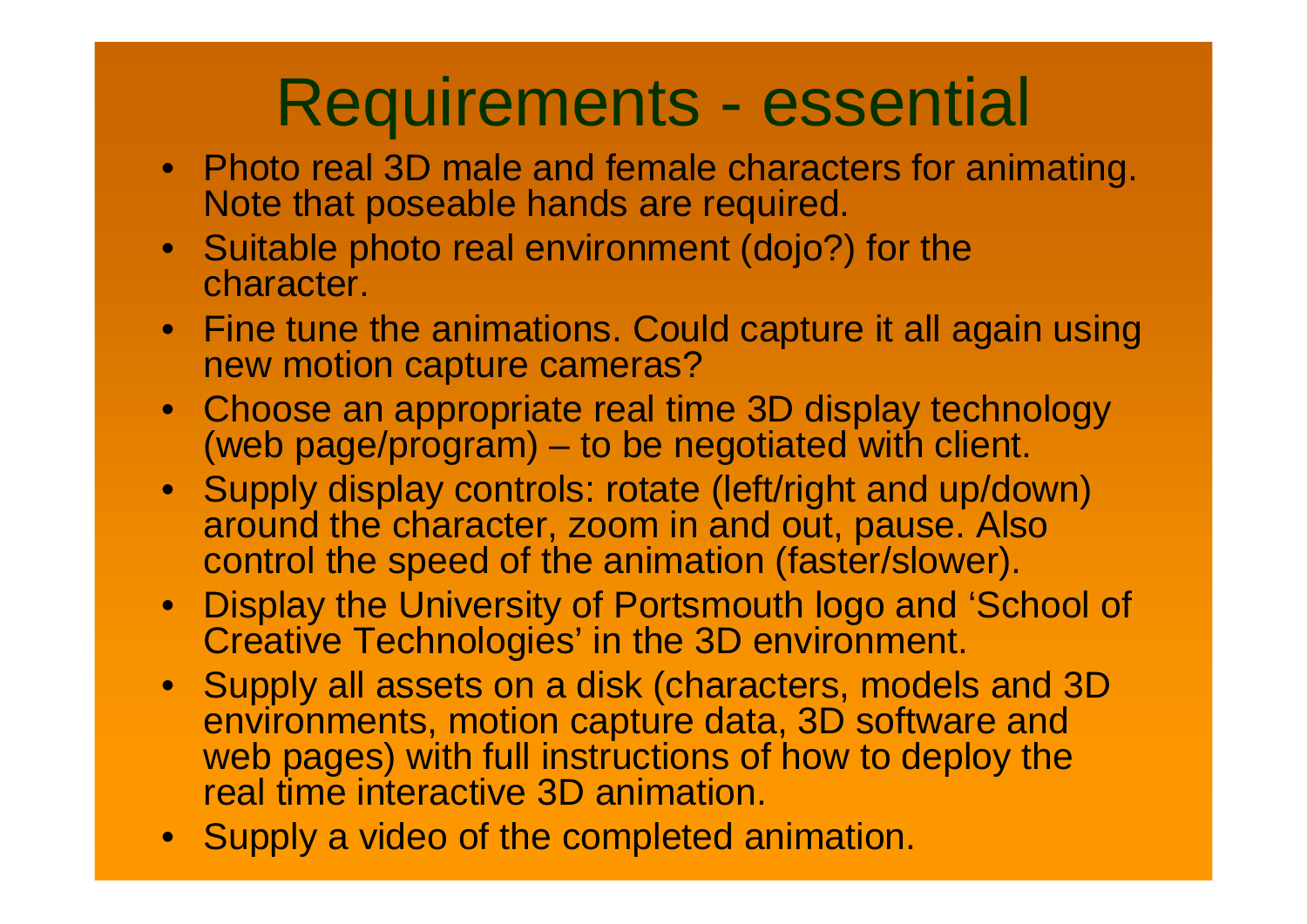### Requirements - negotiable

- Play a looping .mp3 music track in the background.
- Place small voice samples (describing/naming each move) linked to, and triggered by, the appropriate sections of the animation.
- The ability to display a webcam image of the user doing the form in a small window superimposed in the corner of the 3D environment (or alternately the 3D image is superimposed in the corner of a full screen webcam image).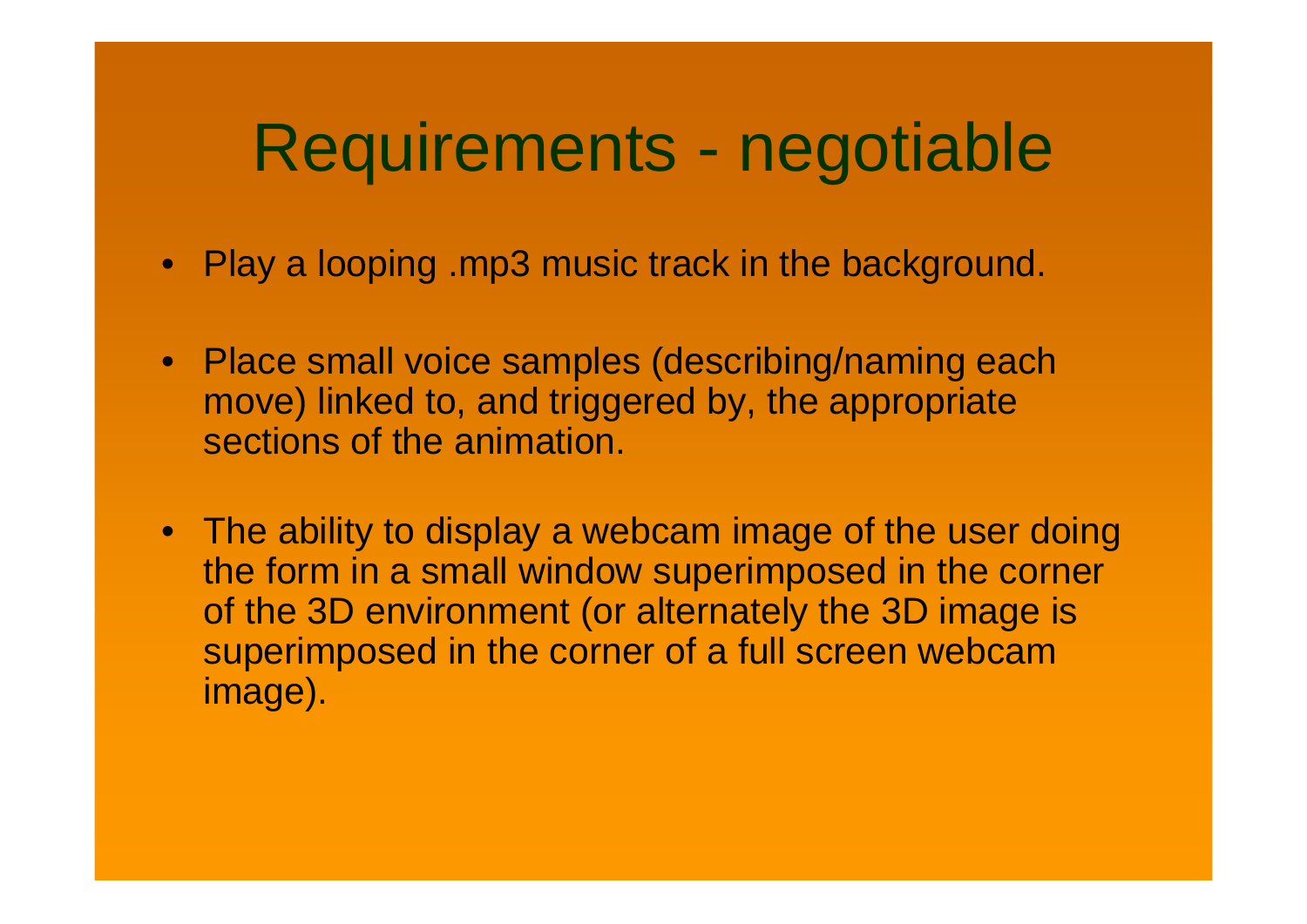### Supplied materials

- – Motion captured the short form to the left and right (approx 20 minutes in total)
- All the data has been cleaned up and is available (from Alex Counsel and the motion capture team)
- Videos of the short form
- All of the work created by last year's three teams that was supplied to the client

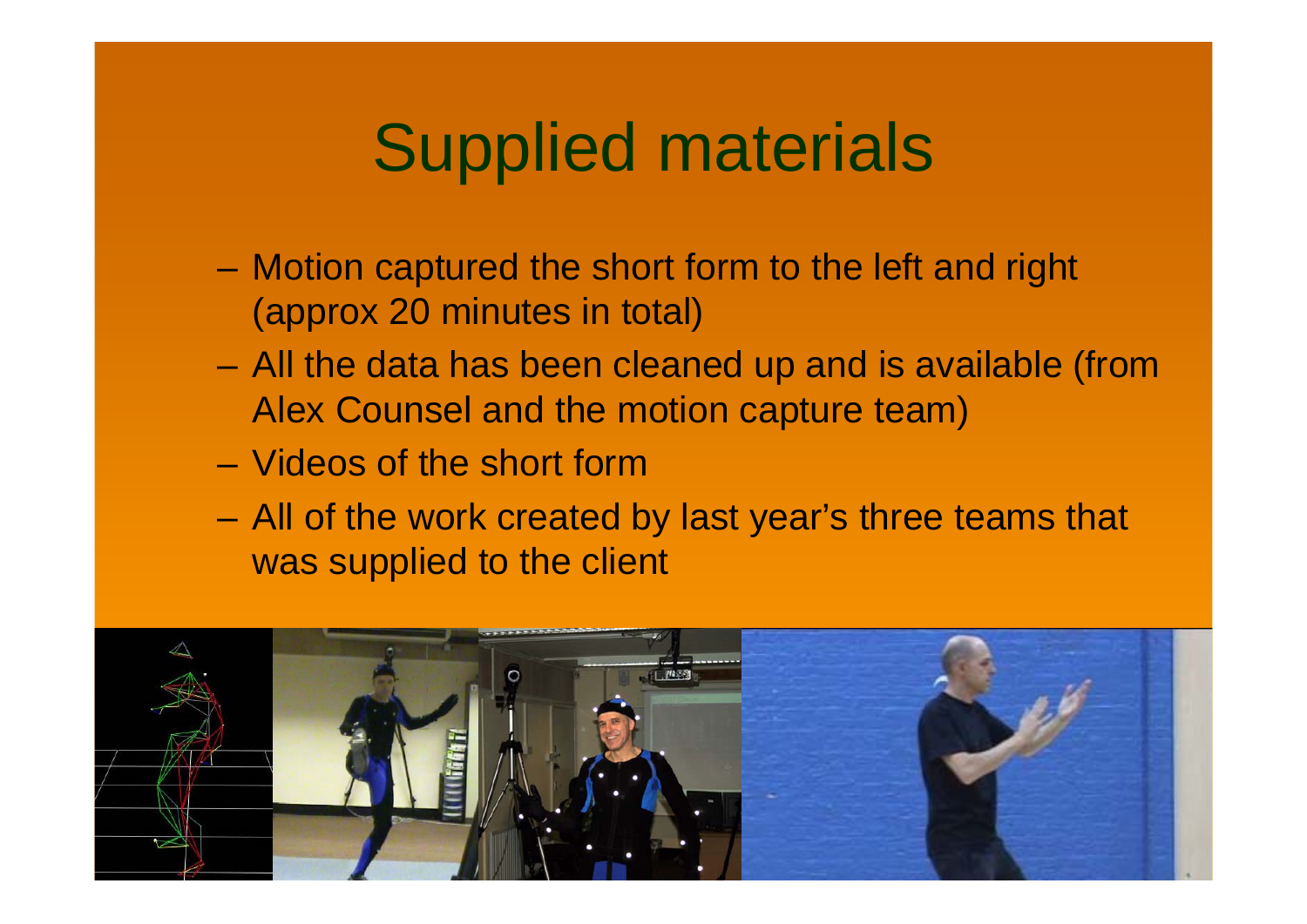#### Cleaned motion capture data available

• Before

• After

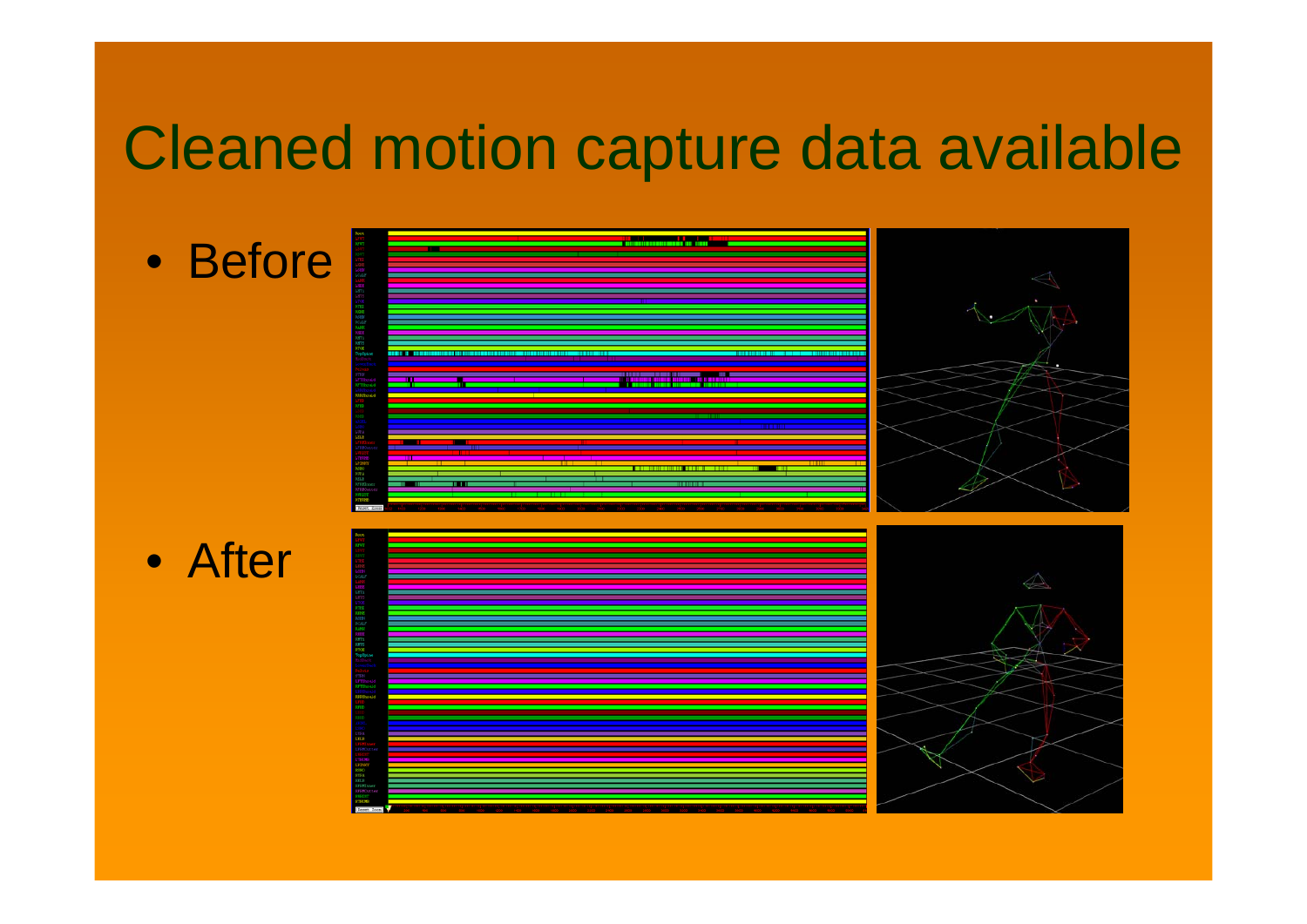# More information here

- Look at Wii Fit here: http://www.nintendo.com/wiifit/
- Search YouTube.com for TaiChi to get an idea of what it looks like!
- There is an existing Tai Chi 3D program that was originally released in 1999, look here: http://www.odcsoftware.com/

http://www.odcsoftware.com/taichi3d/Manual.htm#Overview